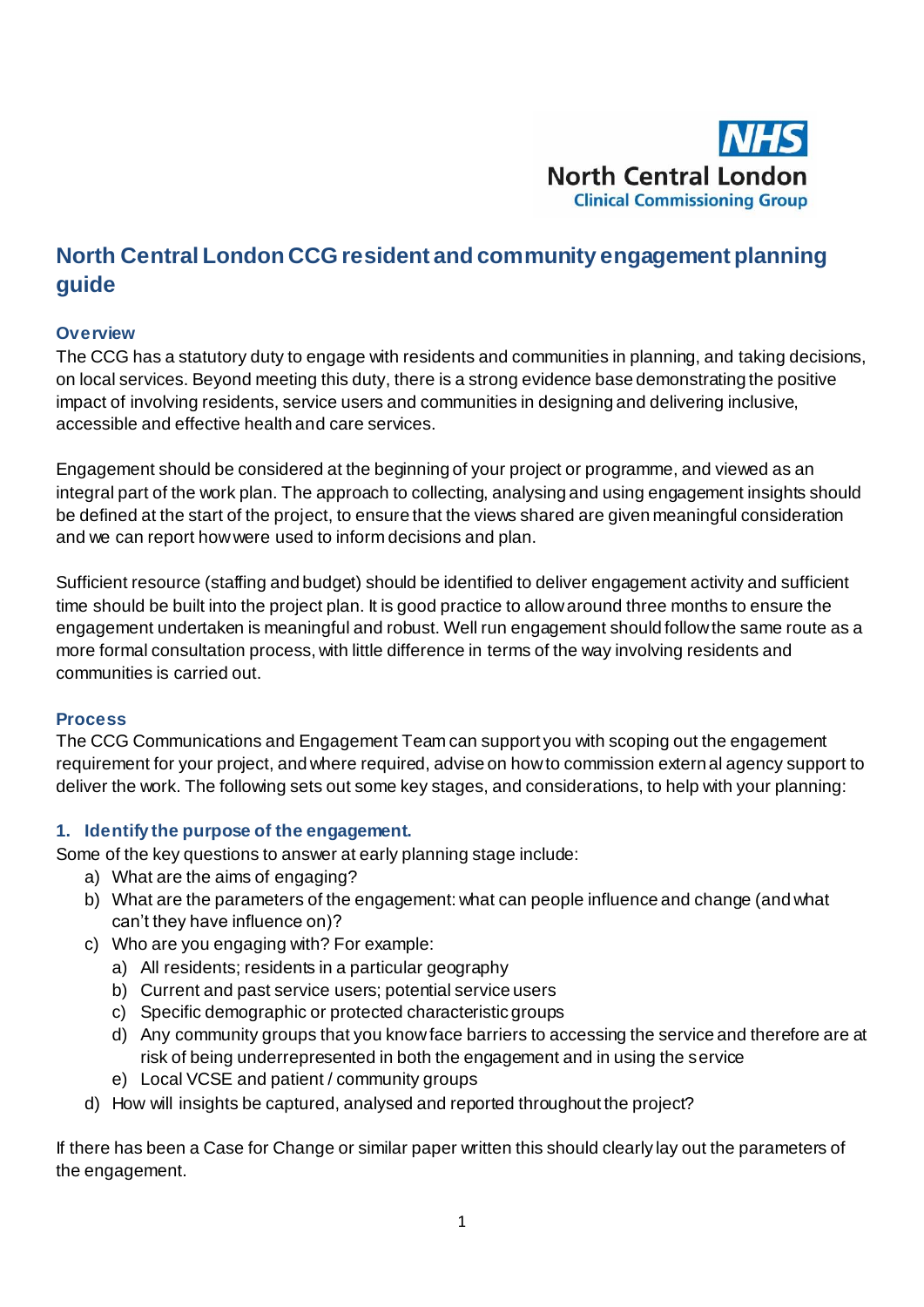# **2. Identify existing insights or previous engagement work**

Before commencing new engagement, research what insights the CCG (or partner organisations, including VCSE partners) already hold and what previous engagement has already taken place relevant to your project. This should be taken into account when planning engagement.

The CCG Communications and Engagement team will be able to provide advice but you should also consider:

- HealthWatch reports and data
- Trust patient experience data
- JSNA, Health and Wellbeing Strategies
- Public Health teams, Health Eintent data
- Partners (e.g. Council VCSE engagement colleagues)

## **3. Identify capacity and budget to deliver the engagement**

- For projects within the CCG Communications and Engagement priority work programme (agreed by EMT each quarter), planning and delivery of engagement work will be supported by the CCG comms and engagement team. Cost budgets will need to be identified by the Directorate undertaking the work. For large scale programmes, it may be necessary to commissioning additional capacity (e.g. CSU, external agency) to support delivery.
- For projects or programmes not within the CCG comms and engagement priority work programme, the team can provide initial strategic advice and support identifying additional external capacity for delivery. Consideration should always be given to commissioning a local VCSE organisation (including Healthwatch), before considering other support.
- For partnership work, capacity from all partner organisations should be considered (e.g. Trust engagement staff).

## **4. Develop your engagement plan**

The CCG communications and engagement team can provide advice and support, but your plan should include:

- Key objectives
- Audiences
- Approach engagement, co-production, consultation etc.
- Methodologies e.g. survey, focus groups, in-depth interviews, participative research
- Analysis and reporting processes
- Core engagement materials required (including translations, Easy Read and other formats)
- Risks and mitigations

## Some additional points to consider:

Including reports on engagement within project governance processes

a) – e.g. Community Members sitting on the project group, establishing a patient reference group; involvement of J/HOSC, CCG committees, Healthwatch etc.

## How the community will be involved in the whole of the commissioning process

If your project includes a procurement exercise, you should have at least two community or patient representatives involved in the procurement (usually a part of the panel) and subsequently at least two people involved in the contract monitoring. If you are revising a policy, it is good practice to include a community or patient representatives.